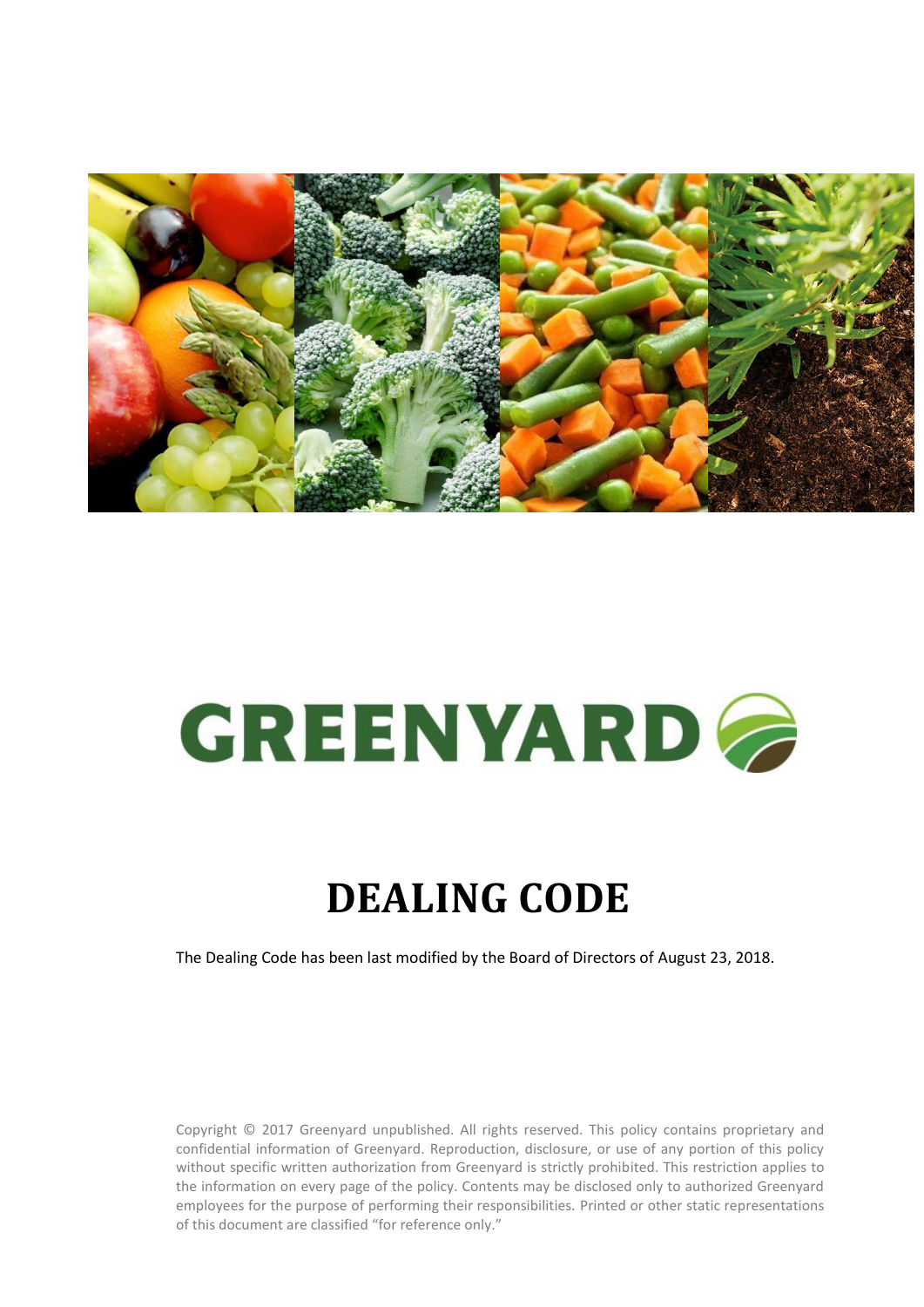# <span id="page-1-0"></span>**Table of Contents**

| $\mathbf{1}$ . |                                                                      |  |
|----------------|----------------------------------------------------------------------|--|
| 2.             |                                                                      |  |
| 3.             |                                                                      |  |
| PART B.        |                                                                      |  |
| 4.             |                                                                      |  |
| 5.             |                                                                      |  |
| 6.             |                                                                      |  |
| PART C         |                                                                      |  |
| 7.             |                                                                      |  |
| 8.             | PDMRs: Dealing in Company Securities-Outside Closed Periods  11      |  |
|                |                                                                      |  |
| 9.             | PDMRs and Key Employees: Dealing in Company Securities-During Closed |  |
|                |                                                                      |  |
| 10.            | PDMRs: Short-term Dealing, Short-Selling and trading in options  15  |  |
| PART D.        |                                                                      |  |
| 11.            |                                                                      |  |
| 12.            |                                                                      |  |
| PART F.        |                                                                      |  |
| 13.            |                                                                      |  |
| 14.            |                                                                      |  |
|                |                                                                      |  |
|                |                                                                      |  |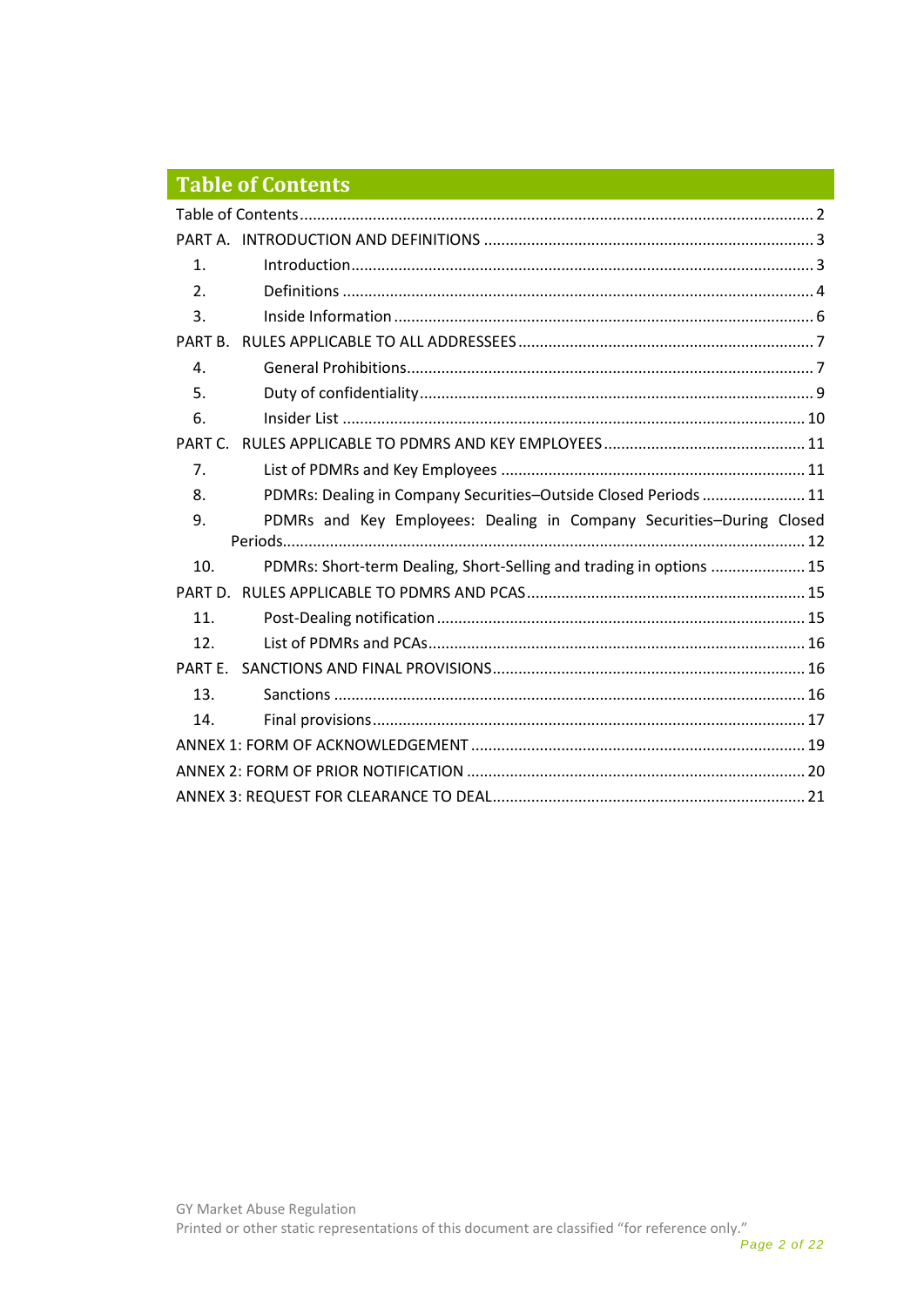# <span id="page-2-0"></span>**PART A. INTRODUCTION AND DEFINITIONS**

# <span id="page-2-1"></span>**1. Introduction**

#### **Purpose**

This dealing code (the *Code*) is addressed to all employees, temporary staff, members of the boards of directors (or equivalent), managers, consultants and advisers of Greenyard NV (the *Company*) and its subsidiaries from time to time (together, the *Group*) (together, the *Addressees* or *you*).

The legal basis for this Code is Regulation No 596/2014 on market abuse (the Market Abuse Regulation), together with its implementing regulations and ESMA and FSMA guidance.

This Code is intended to ensure that any persons who are in possession of Inside Information (as defined below) at any given time, which may include you, do not misuse, and do not place themselves under suspicion of misusing, such Inside Information (e.g. by buying or selling shares or other securities of the Company on the basis of Inside Information) and to ensure that such persons maintain the confidentiality of such Inside Information and refrain from market manipulation.

Parts A, B and E of this Code apply to all Addressees. Part C applies to PDMRs and, in specific cases also to Key Employees (each term as defined below). Part D only applies to PDMRs and PCAs (as defined below).

#### **Queries and more information**

If you have any questions or are in any doubt on how to comply with this Code, please speak to the Compliance Officer, Ms. Fran Ooms (phone number: +32 15 32 42 59, e-mail: compliance.officer@greenyard.group). The Compliance Officer has been appointed by the Company's Board of Directors to supervise compliance with the market abuse rules and regulations and this Code and to deal with the matters specified herein.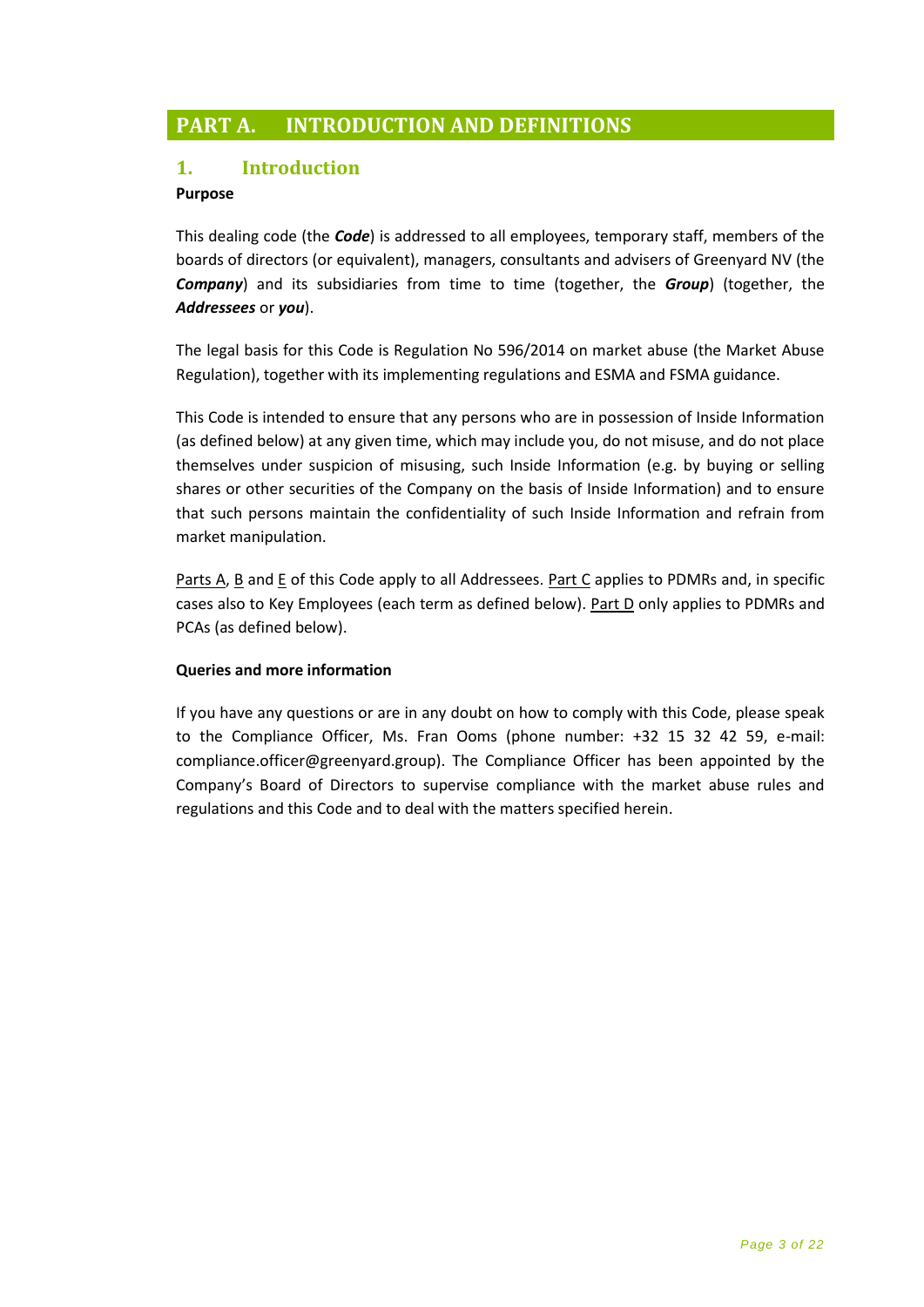# <span id="page-3-0"></span>**2. Definitions**

The following definitions apply, unless the context requires otherwise:

*Addressee* has the meaning given to it in section 1.

*Business Day* means any day (other than a Saturday or Sunday or a bank holiday) on which banks are open for business in Belgium.

*Closed Period* has the meaning given to it in paragraph 9.2.

*Code* has the meaning given to it in section 1.

*Company* has the meaning given to it in section 1.

*Company Securities* means any shares and debt instruments issued by the Company and any derivatives and other financial instruments in the broadest sense linked thereto. This includes, among others:

- (i) the Company's shares;
- (ii) options and warrants (including employee stock options and warrants) in respect of the Company's shares;
- (iii) any (convertible) bonds or notes that the Company or any member of the Group may issue; and
- (iv) any preferential subscription rights entitling their holder to subscribe to the Company's shares, warrants or convertible bonds,

but also any other subscription and exchange rights, (convertible) bonds, forwards, futures, swaps and any other derivative contracts with respect to the Company's shares and debt instruments.

*Compliance Officer* has the meaning given to it in section 1.

*Dealing* should be interpreted as including any transaction, in the broadest sense, in respect of Company Securities. The most common forms of Dealing include:

- (i) acquisition, disposal, short sale, subscription or exchange;
- (ii) acceptance or exercise of a stock option or warrant, including of a stock option or warrant granted to managers or employees as part of their remuneration package, and the disposal of shares stemming from the exercise of a stock option or warrant;
- (iii) subscription to a capital increase or debt instrument (notes or bonds) issuance;
- (iv) entering into or exercise of equity swaps, entering into a contract for difference and any other transactions in or related to derivatives, including cash-settled transactions;
- (v) grant, acceptance, acquisition, disposal, exercise or discharge of rights or obligations, including put and call options;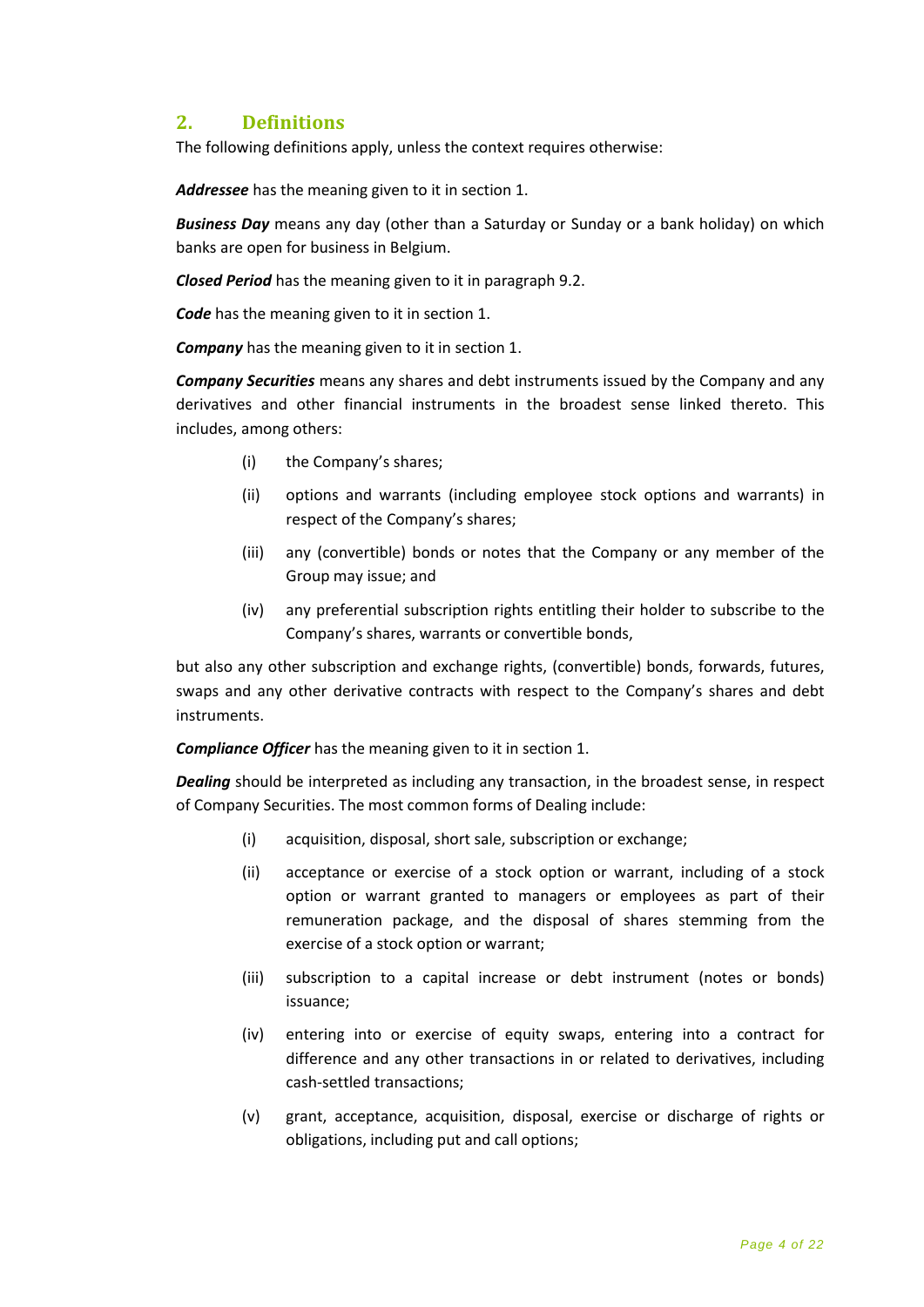- (vi) automatic or non-automatic conversion of a Company Security into another Company Security, including the exchange of convertible bonds to shares;
- (vii) gifts and donations made or received, and inheritance received;
- (viii) borrowing or lending (including entering into, or terminating, assigning or novating any stock lending agreement);
- (ix) using as security (e.g. pledging) or otherwise granting a charge, lien or other encumbrance; and
- (x) any other right or obligation, present or future, conditional or unconditional, to acquire or dispose,

and *Deal* has a corresponding meaning. This overview is not exhaustive. In case of doubt as to whether a certain Dealing is permitted at a given time, or whether such Dealing has to be notified to the competent authority, please contact your legal advisor and/or the Compliance Officer.

*FSMA* means the Financial Services and Markets Authority (Autoriteit voor Financiële Diensten en Markten / Autorité des Services et Marchés Financiers), and its successor from time to time.

*General Prohibitions* means the general prohibitions on insider dealing, unlawful disclosure of inside information and market manipulation, as summarised in section 4.

*Group* has the meaning given to it in section 1.

*Inside Information* has the meaning given to it in section 3.

*Insider List* has the meaning given to it in paragraph 6.1.

*Key Employee* means certain persons working for the Group, under a contract of employment or otherwise, who are included on the List of Key Employees. Certain obligations apply specifically to Key Employees, as set out in Part C.

*List of Key Employees* has the meaning given to it in paragraph 7.2.

*Person Discharging Managerial Responsibilities* or *PDMR* means:

- (i) the members of the Board of Directors of the Company, and
- (ii) the members of the Leadership Team of the Company.

*PDMR List* has the meaning given to it in paragraph 12.1.

*Person Closely Associated* or *PCA* has the meaning given to it in paragraph 9.5.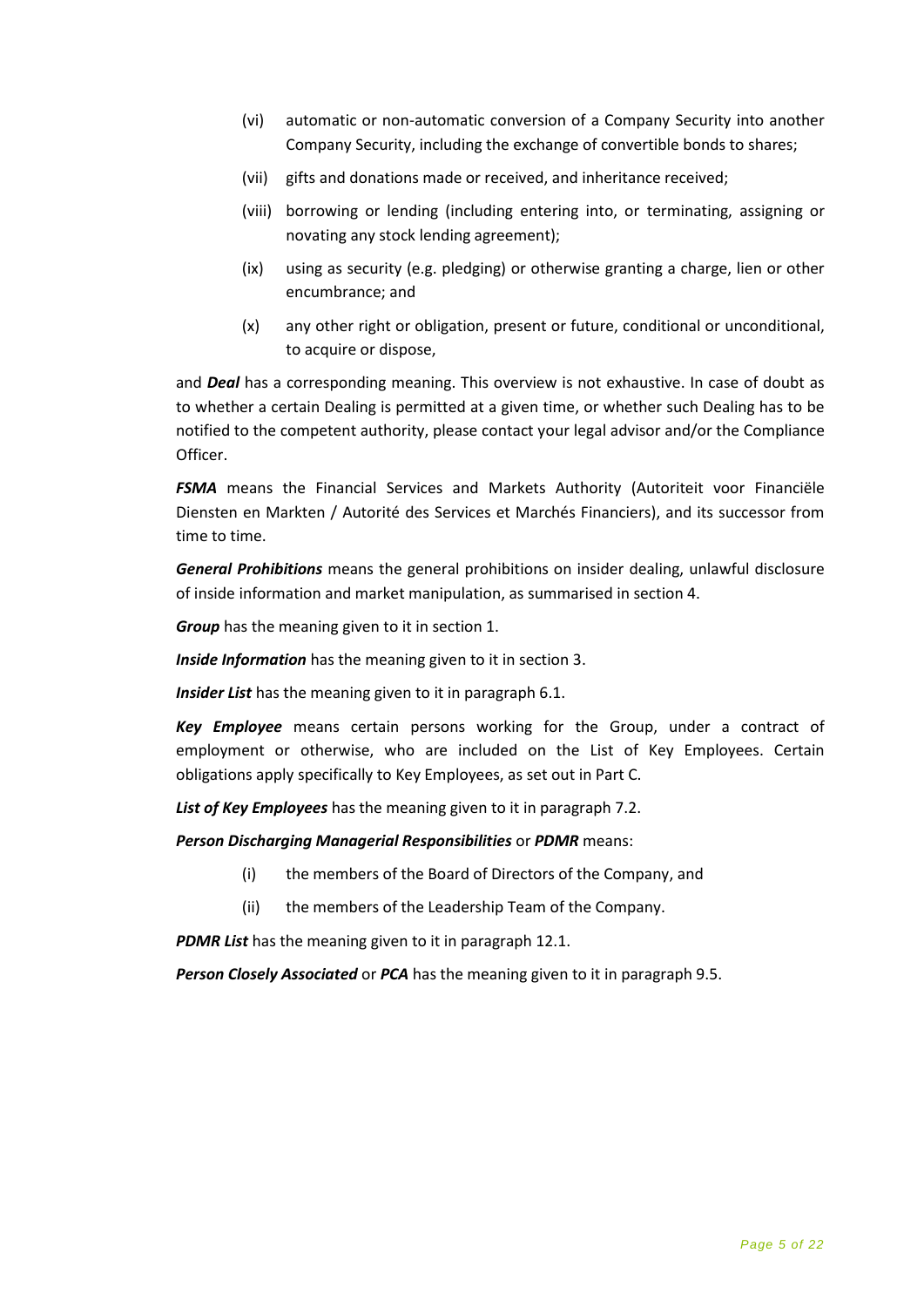# <span id="page-5-0"></span>**3. Inside Information**

*Inside Information is information relating to the Group or the Company Securities that is precise, not public and that would, if it were made public, likely have a significant effect on the prices of the Company Securities. You are responsible for assessing whether you are at any time in possession of Inside Information and for complying with the rules set out in this Code and the market abuse rules in general. Violating the rules set out in this Code and the market abuse rules may expose you to significant sanctions, such as administrative fines, criminal fines and imprisonment, termination of your employment/service agreement for cause and civil liability.* 

- 3.1 *Inside Information* means information (i) of a precise nature (see below, in paragraph 3.2), (ii) which has not been made public (see below, in paragraph 3.3), (iii) relating, directly or indirectly, to the Group or to the Company Securities, and (iv) which is 'material', i.e. if it were made public, would be likely to have a significant effect on the price of the Company Securities (see below, in paragraph 3.4).
- 3.2 *Precise nature*. Information is deemed to be of a precise nature if it indicates a set of circumstances which exists or which may reasonably be expected to come into existence, or an event which has occurred or which may reasonably be expected to occur, where it is specific enough to enable a conclusion to be drawn as to the possible effect of that set of circumstances or event on the price of the Company Securities.
- 3.3 *Non-public information*. Information is 'non-public' unless it has been adequately disclosed, by the Company or through a third party, to as wide a public as possible on a no-discriminatory basis, through major newswire services, national news services and financial news services, potentially combined with other publication methods (e.g. publication on the Company's website).
- 3.4 *Material information*. Information is 'material' if, were it made public, it would be likely to have a significant effect on the prices of Company Securities. Relevant for these purposes is whether a reasonable investor would be likely to use the information as part of the basis of his or her investment decisions.

While it is not possible to identify all information that would be deemed 'material', the following types of information are likely to be 'material':

- (i) financial performance, especially quarterly, half-yearly and year-end earnings, or other earnings guidance and significant changes in financial performance or liquidity, earnings or revenue that are inconsistent with the consensus expectations of the investment community, as well as profit warnings;
- (ii) any proposed change in the Company's capital structure, including stock splits and public or private securities offerings;
- (iii) changes in dividend policy;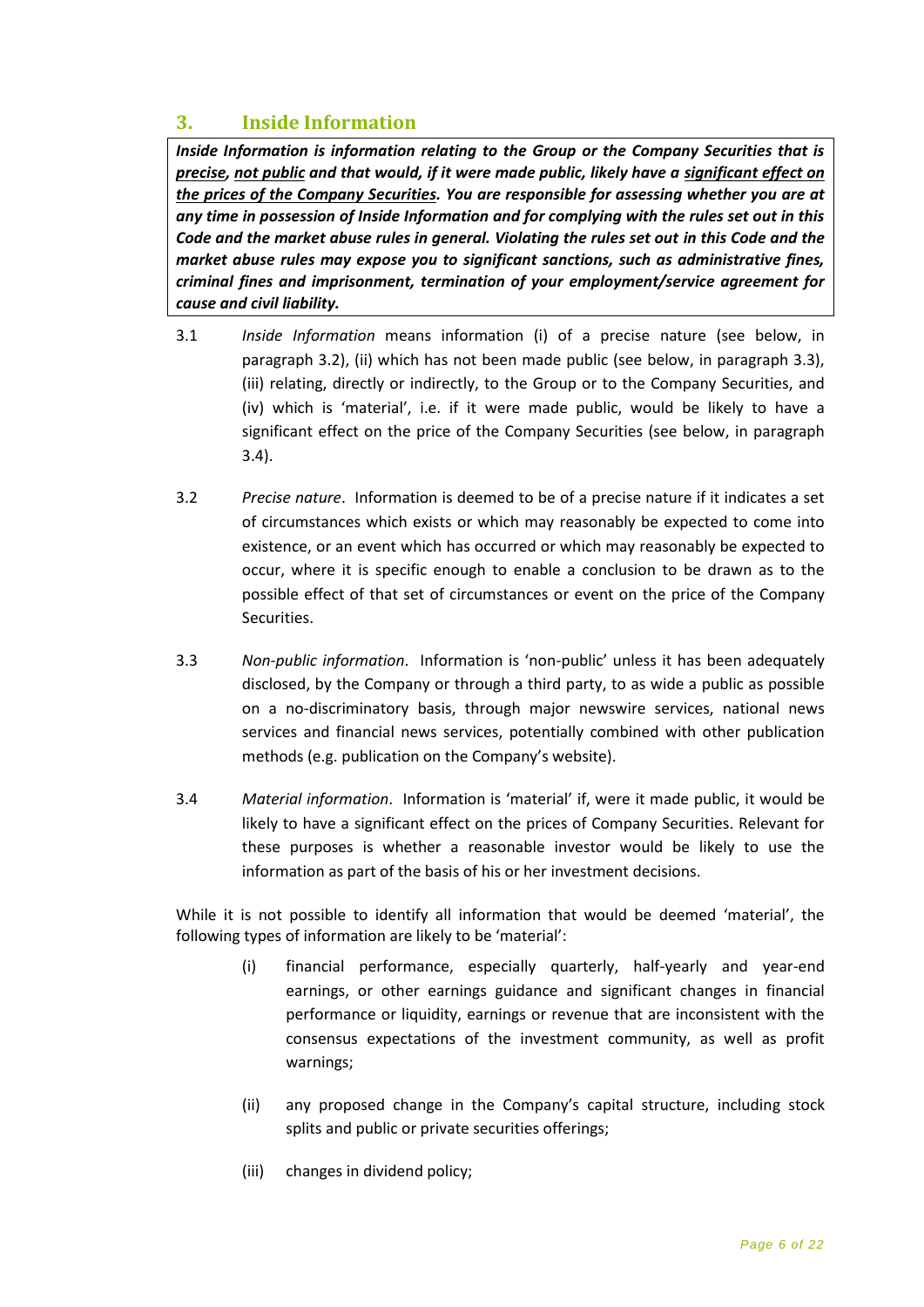- (iv) significant changes in senior management of the Company;
- (v) proposed or pending mergers, acquisitions, tender offers, joint ventures or disposals of significant assets or subsidiaries;
- (vi) significant problems with financing, including potential defaults under the Group's credit agreements or indentures, or the existence of material liquidity deficiencies;
- (vii) significant pending or threatened litigation, arbitration or government investigations against the Group, and any significant developments in this respect;
- (viii) significant labor disputes or negotiations; and
- (ix) notification of major interests in the Company's shares and of directors' interests in the Company's shares.

This list is by no means exhaustive and a cautious approach needs to be taken in deciding whether something is or is not Inside Information. Please consult the Compliance Officer in case of doubt.

# <span id="page-6-0"></span>**PART B. RULES APPLICABLE TO ALL ADDRESSEES**

#### <span id="page-6-1"></span>**4. General Prohibitions**

*Certain general prohibitions apply while you are in possession of Inside Information. For example, you may not trade in Company Securities while in possession of Inside Information. You may also not disclose such Inside Information to any other persons, except within certain limits and only after you have consulted with the Compliance Officer. Also, it is prohibited to enter into certain transactions that may mislead the market or spread false or misleading information with respect to the Group or the Company Securities.*

#### **Insider dealing**

- 4.1 Any person who possesses information and knows or ought to know that it is Inside Information, may not:
	- (a) acquire or dispose of, or attempt to acquire or dispose of, for his/her own account or for the account of a third party, directly or indirectly, Company Securities to which that Inside Information relates; or
	- (b) cancel or amend an order concerning a financial instrument to which the Inside Information relates where the order was placed before the person concerned possessed the Inside Information,

or attempt to engage in any of the above.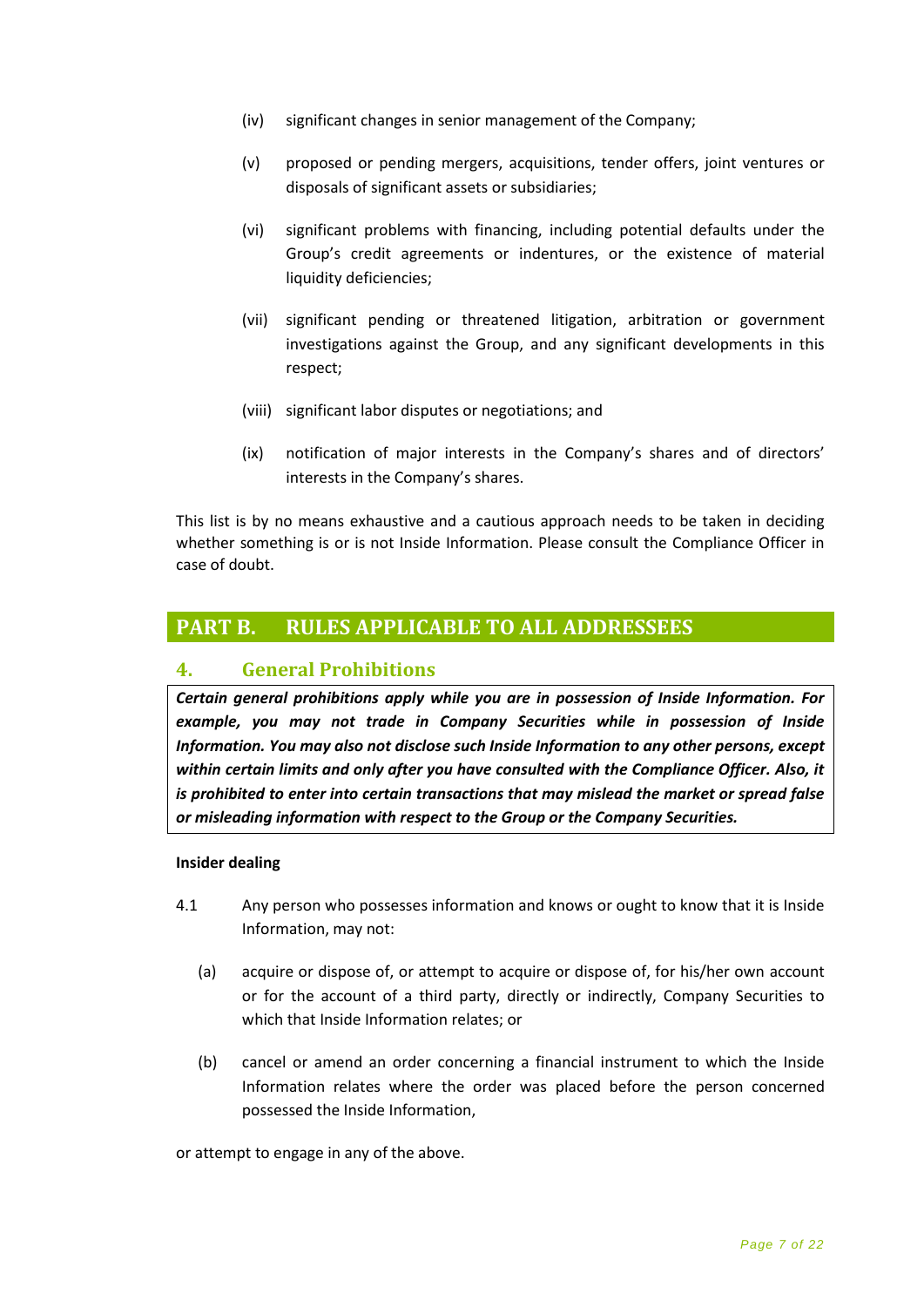4.2 In addition, it is prohibited for any person to (i) take part in any arrangement that leads to one of the abovementioned actions, and (ii) recommend that another person engages in one of the abovementioned actions or inducing another person to take any such actions (this is also referred to as 'tipping').

#### **Unlawful disclosure of Inside Information**

- 4.3 It is prohibited for any person possessing Inside Information to disclose that information to any other person (including other Group employees, family members, friends, strangers, advisers, individual investors, members of the investment community and news media), except where the disclosure is made in the normal exercise of his/her employment, profession or duties. You should consult with the Compliance Officer before disclosing Inside Information to any person, as set out in section 5.
- 4.4 Moreover, the onward disclosure of recommendations or inducements to engage in insider dealing also amounts to unlawful disclosure of Inside Information if the person disclosing the recommendation or inducement knows or ought to know that it was based on Inside Information.

#### **Market manipulation**

- 4.5 It is prohibited for any person to engage in, or attempt to engage in, market manipulation, which includes:
	- (a) entering into a transaction, placing an order to trade or any other behaviour which:
		- (i) gives, or is likely to give, false or misleading signals as to the supply of, demand for, or price of, the Company Securities; or
		- (ii) secures, or is likely to secure, the price of the Company Securities at an abnormal or artificial level,

unless the person entering into a transaction, placing an order to trade or engaging in any other behaviour establishes that such transaction, order or behaviour has been carried out for legitimate reasons, and conform with an accepted market practice;

- (b) entering into a transaction, placing an order to trade or any other activity or behaviour which affects or is likely to affect the price of the Company Securities, which employs a fictitious device or any other form of deception or contrivance; and
- (c) disseminating information or rumours through the media, including the internet, or by any other means, which give, or are likely to give, false or misleading signals as to the supply of, demand for, or price of, Company Securities, or are likely to secure the price of one or more Company Securities at an abnormal or artificial level,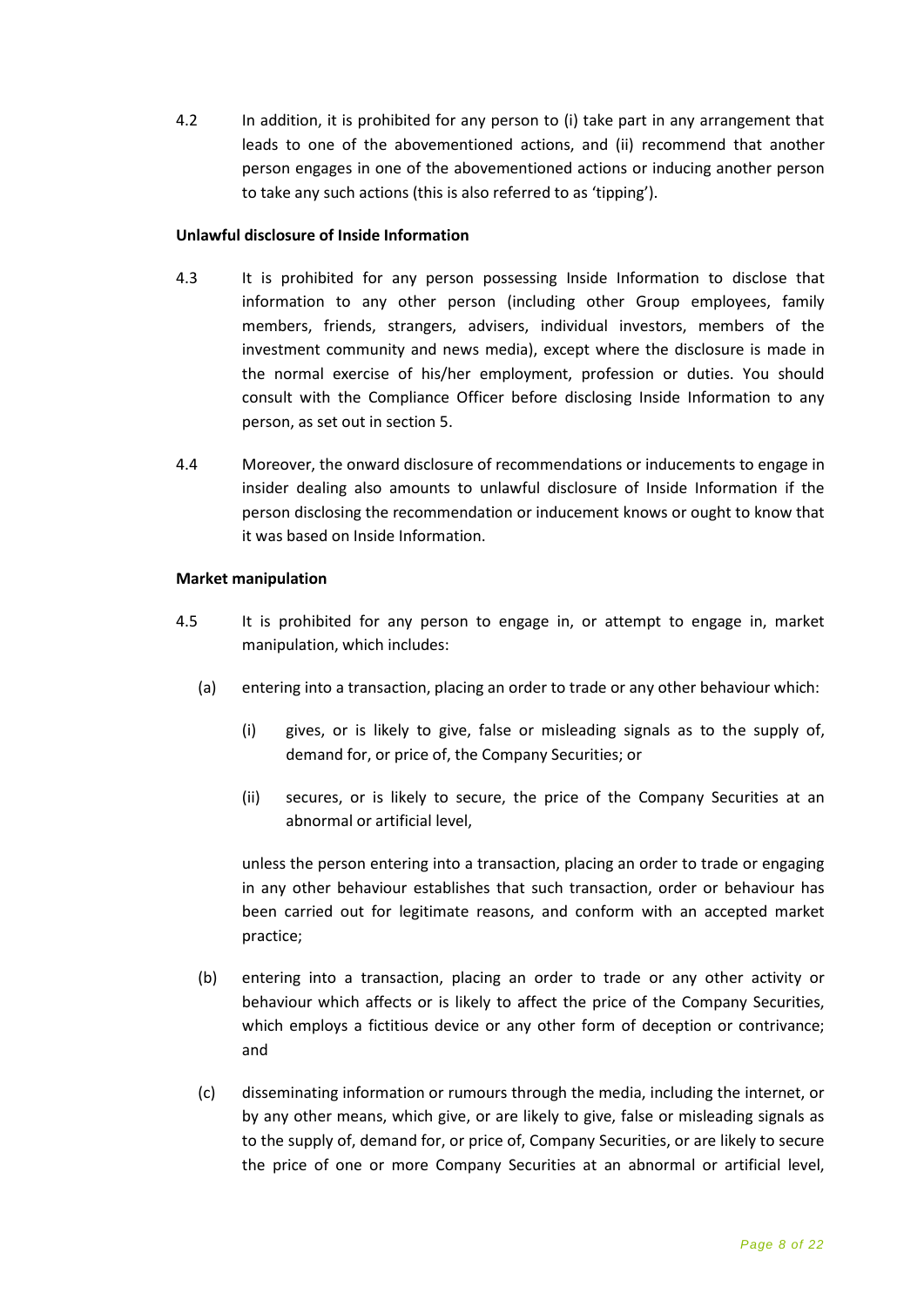where the person who made the dissemination knew, or ought to have known, that the information was false or misleading.

4.6 In addition, it is prohibited for any person to (i) take part in any arrangement that leads to one of the abovementioned actions, and (ii) encourage any other persons to engage in one of the abovementioned actions.

# <span id="page-8-0"></span>**5. Duty of confidentiality**

*It is important that, if you come into possession of Inside Information or believe that certain information may constitute Inside Information, you consult with the Compliance Officer as soon as possible. This will allow the Compliance Officer to determine which steps have to be taken to disclose the Inside Information or to guarantee its confidentiality if disclosure is postponed. Before disclosing Inside Information to any other person (within or outside the Group), you should consult with the Compliance Officer. You should also inform the Compliance Officer if you believe there has been a leak of Inside Information (whether from within the Group or elsewhere).*

#### **General rule**

- 5.1 Any person who is in possession of Inside Information at a given time must keep such Inside Information confidential by restricting access to it and by only communicating it to other persons after having consulted with the Compliance Officer in accordance with paragraph 5.4. The number of people aware of Inside Information should be kept to the minimum reasonably practicable.
- 5.2 The information disclosed should be limited to what the receiving person needs to know at any particular time (rather than allowing access to all information that is available).

#### **Additional rules for external advisers and other third parties**

5.3 Inside Information may moreover only be disclosed to external advisers and other third parties (*Relevant Third Parties*), in any case on a need-to-know basis, after ensuring that such Relevant Third Parties are bound by a confidentiality obligation (either by law, by regulation or by agreement). As soon as the person that has disclosed the Inside Information notices that a Relevant Third Party does not comply with the confidentiality obligation, he or she should report this to the Compliance Officer as soon as possible so that the necessary actions can be taken.

#### **Prior consultation with the Compliance Officer**

5.4 Prior to disclosing Inside Information to any person, the person wishing to disclose the Inside Information must consult with the Compliance Officer. The Compliance Officer may require a recipient of Inside Information to enter into a confidentiality undertaking before receiving the relevant information.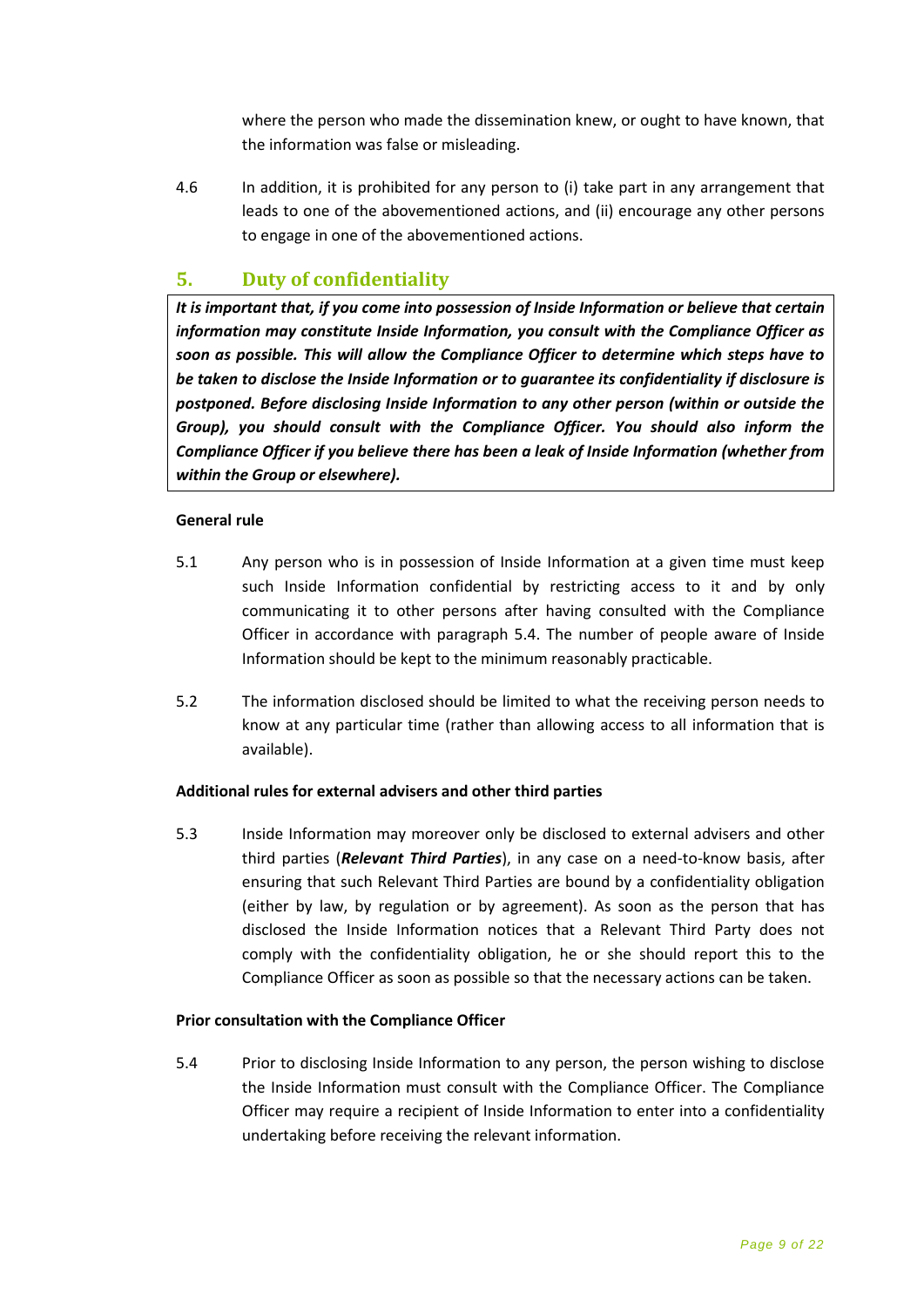5.5 If a person is in doubt as to whether certain information constitutes Inside Information, he/she should consult the Compliance Officer. He/she should also inform the Compliance Officer if he/she believes there has been a leak of Inside Information (whether from within the Group or elsewhere).

# <span id="page-9-0"></span>**6. Insider List**

*The Compliance Officer may at a given time inform you that you have been put on (an ad hoc section of) the Insider List (defined below). You may not Deal while you are included on this Insider List, as this means that you are in fact in possession of Inside Information.* 

- 6.1 The Company is required to maintain and keep updated a list of all persons who have access to Inside Information, whether these persons are employees of the Group or otherwise perform tasks through which they have access to Inside Information (the Insider List).
- 6.2 The Compliance Officer shall inform all persons that are on the Insider List and shall request them to acknowledge in writing the legal and regulatory duties entailed and the sanctions attaching to the General Prohibitions, in the form attached as Annex 1. The Compliance Officer shall also inform the persons on the Insider List when they are removed from the Insider List.
- 6.3 The Insider List shall include the following details:
	- (i) the identity of any person having access to Inside Information (including first name(s), surname(s), birth surname(s) (if different), date of birth, national identification number, function, professional telephone number(s), personal telephone number(s) and personal full home address);
	- (ii) the reason for including that person on the Insider List;
	- (iii) the date and time at which that person obtained access to Inside Information; and
	- (iv) the date on which the Insider List was drawn up.
- 6.4 Persons on the Insider List shall be obliged to report to the Compliance Officer, without delay, any change in their personal details.
- 6.5 The Insider List shall be updated promptly, including the date of the update, if (i) there is a change in the reason for including a person already on the Insider List, (ii) there is a new person who has access to Inside Information and therefore needs to be added to the list, and (iii) where a person ceases to have access to Inside Information. Each update shall specify the date and time when the change triggering the update occurred.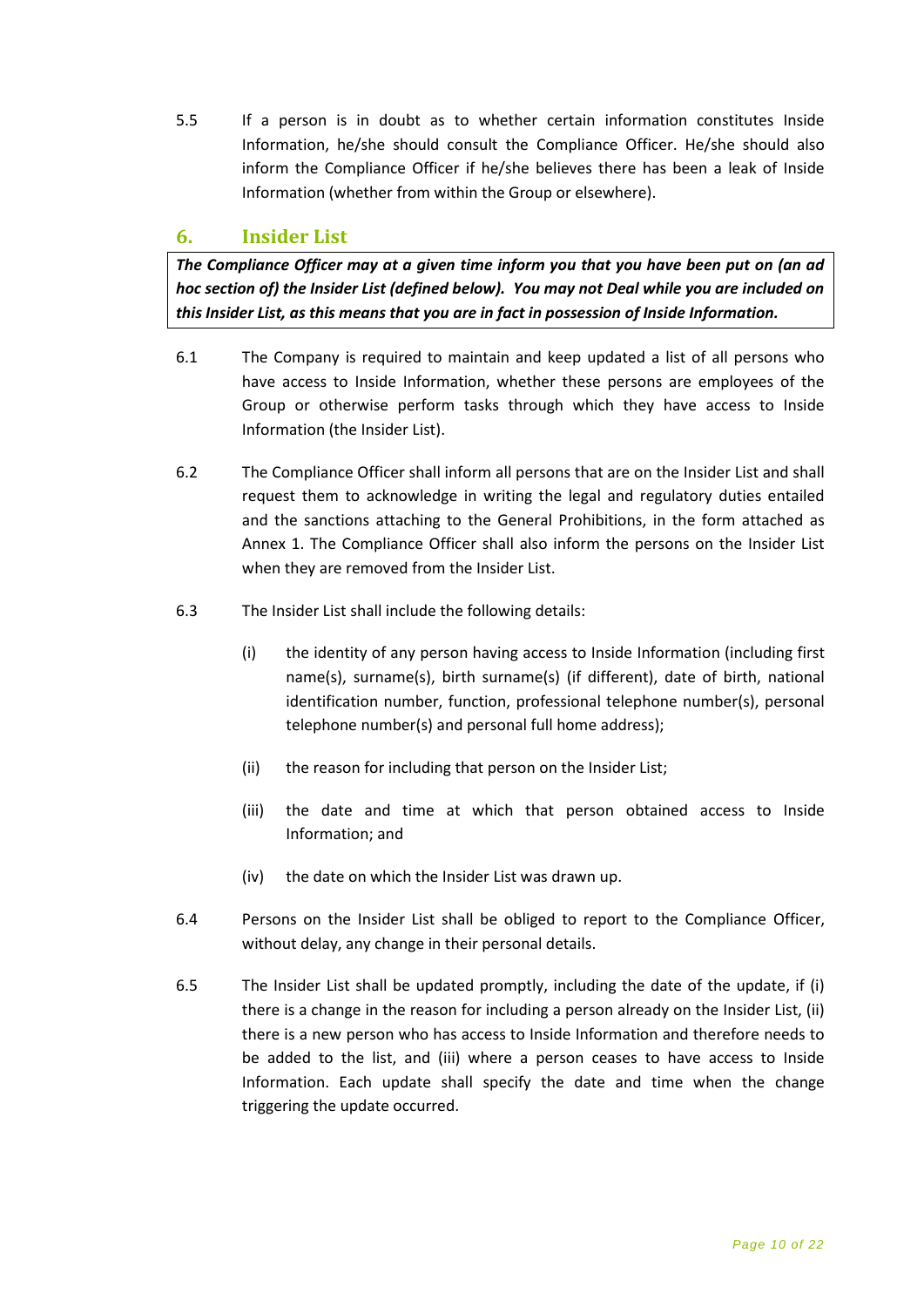6.6 The Insider List shall be held by the Compliance Officer. It shall be retained for a period of maximum five years after it is drawn up or updated. The Company may submit the Insider List to the FSMA upon its request.

# <span id="page-10-0"></span>**PART C. RULES APPLICABLE TO PDMRS AND KEY EMPLOYEES**

### <span id="page-10-1"></span>**7. List of PDMRs and Key Employees**

- 7.1 The Compliance Officer shall draw up the PDMR List, as described in more detail in section 12.
- 7.2 The Compliance Officer shall also draw up a list including all Key Employees (*the List of Key Employees*) and inform the Key Employees accordingly.

# <span id="page-10-2"></span>**8. PDMRs: Dealing in Company Securities – Outside Closed Periods**

*Outside Closed Periods, PDMRs may only Deal in Company Securities after having notified the Compliance Officer. In any case, PDMRs may never Deal in Company Securities while in possession of Inside Information.*

- 8.1 Outside Closed Periods, a PDMR may, insofar as he/she has not been included on an Insider List, only Deal in Company Securities, on his/her own account or for the account of a third party, directly or indirectly, after having notified the Compliance Officer in accordance with paragraph 8.2.
- 8.2 The notification procedure is as follows:
	- (a) a person must notify the Compliance Officer in writing of the proposed Dealing (including the number of Company Securities concerned) and the nature of the proposed Dealing at least two (2) Business Days prior to the proposed Dealing, using the template notification attached as Annex 2; and
	- (b) such person must certify in his/her notification to the Compliance Officer that he/she is not in possession of any Inside Information.
- 8.3 The Compliance Officer shall maintain all notifications received.
- 8.4 During Closed Periods, the specific rules set out in section 9 apply.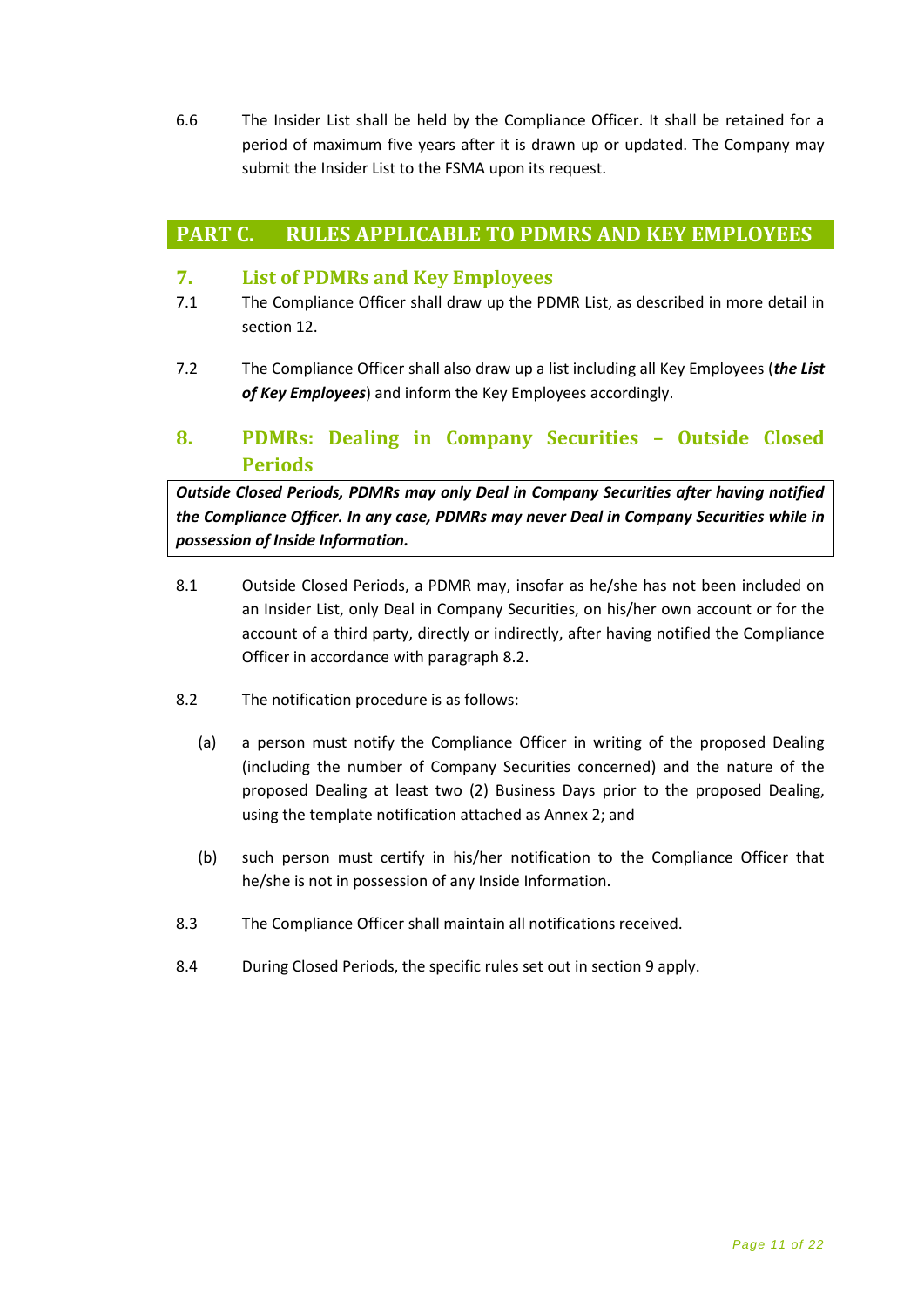# <span id="page-11-0"></span>**9. PDMRs and Key Employees: Dealing in Company Securities – During Closed Periods**

*During Closed Periods, PDMRs and Key Employees may only Deal in Company Securities after having received clearance from the Compliance Officer. The situations in which clearance to Deal can be given during Closed Periods are very limited. PDMRs and Key Employees should take into account that they will normally not be able to Deal during Closed Periods.* 

#### **General rule**

9.1 Notwithstanding the General Prohibitions (as summarised in section 4), a PDMR or Key Employee may not Deal in any Company Securities, on his/her own account or for the account of a third party, directly or indirectly, during a Closed Period, except if he/she obtains clearance to Deal in advance in accordance with paragraph 9.7 and following.

The prohibition to Deal during a Closed Period has a very wide scope (as reflected in the definition of "Dealing" in section 2, which is not exhaustive). It includes, for example, acquiring, selling, pledging, borrowing and lending of Company Securities. It is, among others, also prohibited for a PDMR or Key Employee to transfer Company Securities between his/her own securities accounts during a Closed Period. The Company may in certain limited circumstances however give clearance to Deal, as set out in paragraph 9.7 and following.

- 9.2 The following periods constitute *Closed Periods*:
	- (i) the period of thirty (30) calendar days before the announcement of the Company's half-year and annual results, up to and including the date of the announcement;
	- (ii) the period of fourteen (14) calendar days before the announcement of the Company's quarterly results, up to and including the date of the announcement; and
	- (iii) any other period qualified as such by the Compliance Officer. The relevant Addressees will be informed of any such additional Closed Period directly by the Compliance Officer.
- 9.3 At the end of each financial year, the Closed Periods for the following financial year will be communicated by the Compliance Officer. Moreover, the Compliance Officer may, during a financial year, qualify additional periods as Closed Periods. Such decision shall not imply that a determination has been made that Inside Information exists at the relevant time. The obligation to assess whether you are in possession of Inside Information remains with you at all times (and if you are in doubt as to whether certain information constitutes Inside Information, you should consult the Compliance Officer). Any amendments to notified Closed Periods or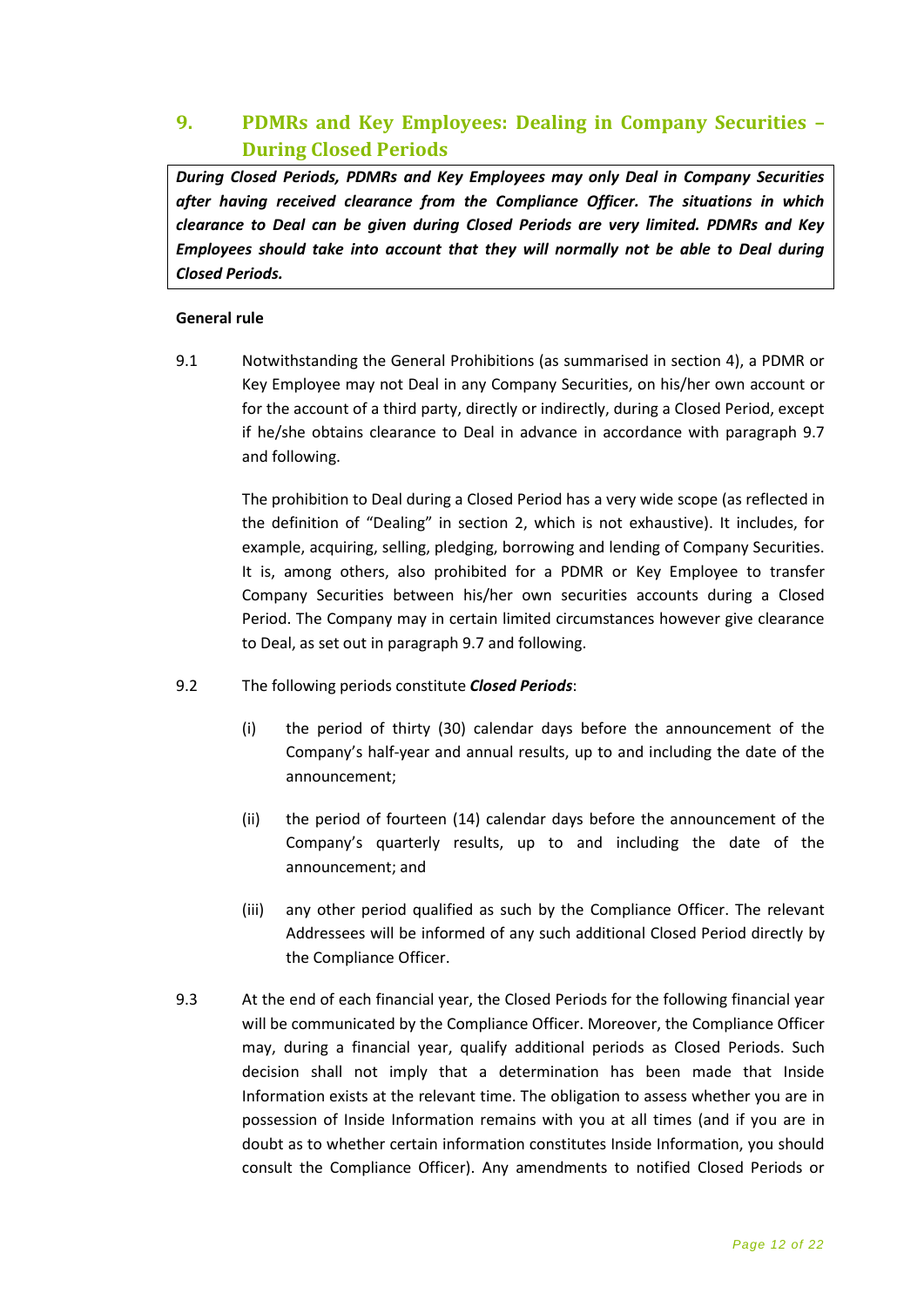additional Closed Periods, as the case may be, will be communicated to the relevant Addressees as soon as possible.

- 9.4 A PDMR must notify his/her PCAs (as defined below in paragraph 9.5):
	- (a) that he/she is a PDMR in the Company;
	- (b) of their obligations under this Code, including the requirement to notify the Company and the FSMA of each Dealing conducted on their own account, as set out in section 11; and
	- (c) of the Closed periods during which the PCAs cannot Deal in any Company Securities,

and PDMRs must keep a copy of these notifications. Template notifications are available with the Compliance Officer.

#### 9.5 *Person Closely Associated* or *PCA* means, in relation to a PDMR:

- (i) a spouse, or a partner that is legally considered to be equivalent to a spouse;
- (ii) a child for which the PDMR legally bears responsibility (which includes adopted children);
- (iii) a relative who has shared the same household as the PDMR for at least one year on the date of the relevant Dealing; or
- (iv) a legal person, trust or partnership, the managerial responsibilities of which are discharged by the PDMR or by a person referred to in point (i), (ii) or (iii), which is directly or indirectly controlled by the PDMR or such a person, which is set up for the benefit of the PDMR or such a person, or the economic interests of which are substantially equivalent to those of the PDMR or such a person.
- 9.6 PDMRs shall use their best efforts to prevent their PCAs, and Key Employees shall use their best efforts to prevent members of their household, from Dealing in Company Securities during the Closed Periods.

#### **Clearance to Deal**

#### *Principle*

9.7 A PDMR or Key Employee, who is not in possession of Inside Information, may be given clearance to Deal on his/her own account or for the account of a third party during a Closed Period in limited circumstances: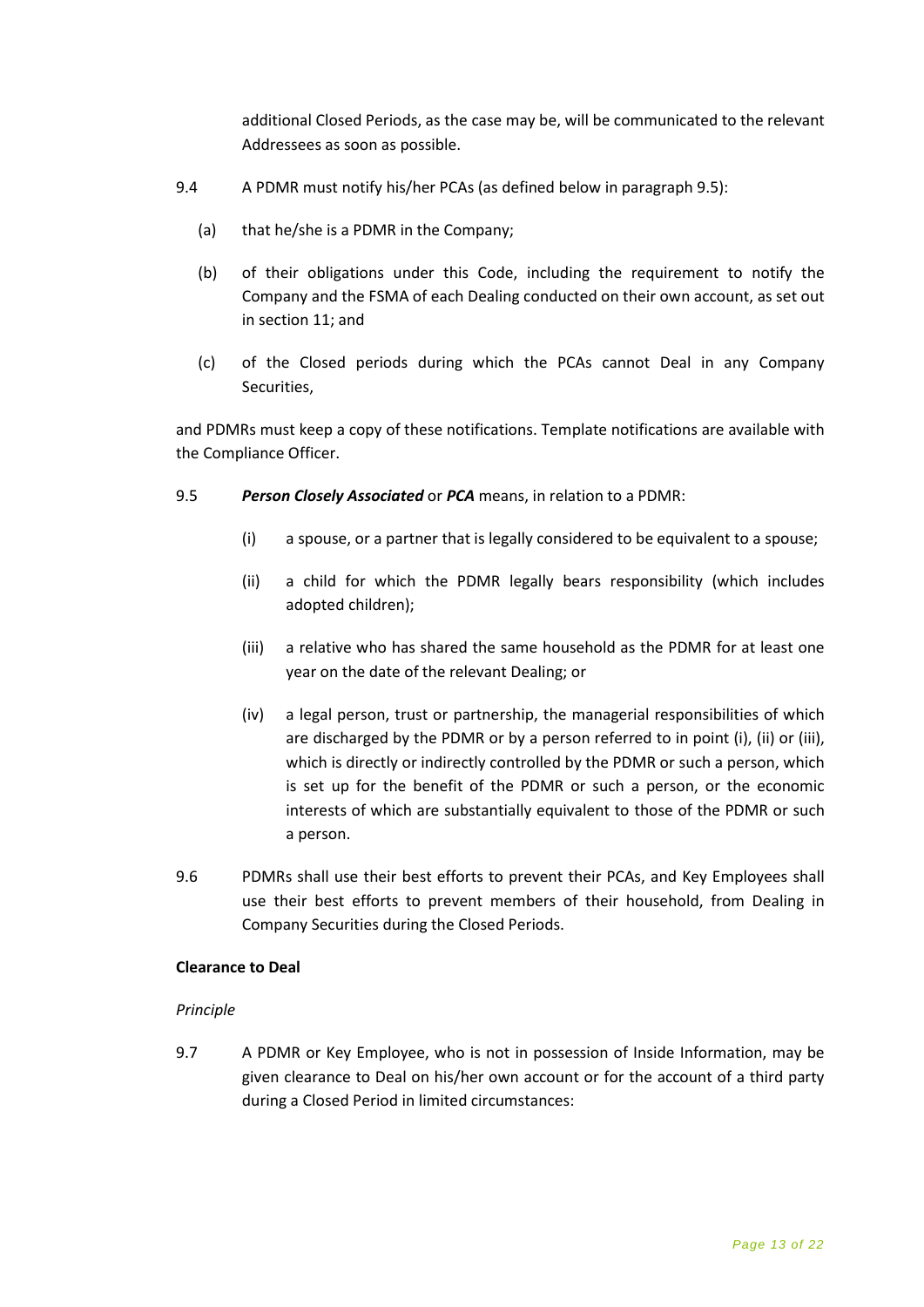- (a) on a case-by-case basis due to the existence of exceptional circumstances, such as severe financial difficulty, which require the immediate sale of shares in the Company (no other Company Securities); or
- (b) due to the characteristics of the trading involved for Dealings made under, or related to, an employee share or saving scheme, qualification or entitlement of shares, or Dealings where the beneficial interest in the relevant Company Security does not change.
- 9.8 The PDMR or Key Employee requesting clearance to Deal from the Company must moreover be able to demonstrate that the particular Dealing cannot be executed at another moment in time than during the Closed Period.
- 9.9 For further details on the situations in which clearance to Deal may be granted, please contact the Compliance Officer.

#### *Procedure for requesting clearance to Deal*

- 9.10 A PDMR or Key Employee wishing to request clearance to Deal during a Closed Period must:
	- (a) notify the Compliance Officer in writing of the proposed Dealing (including the number of Company Securities concerned) and the nature of the proposed Dealing at least three (3) Business Days prior to the proposed Dealing, using the template notification attached as Annex 3; and
	- (b) certify in his/her notification to the Compliance Officer that he/she is not in possession of any Inside Information.
- 9.11 Clearance to Deal shall be granted by the end of the second (2nd) Business Day after the date on which the Compliance Officer has received the written request containing all the above information. In case no reply is received within that time, clearance shall be deemed to have been refused. A clearance is valid until the end of the first (1st) Business Day after the date on which the clearance is given. Clearance to Deal will lapse immediately if the PDMR or Key Employee comes into possession of any Inside Information.
- 9.12 If the person requesting clearance to Deal is the Compliance Officer, then such person will have to request clearance to Deal to the Company's Chief Executive Officer (CEO) in accordance with the procedure set out in paragraph 9.10.
- 9.13 The Compliance Officer shall maintain a record of the response to any Dealing request made and of any clearance given.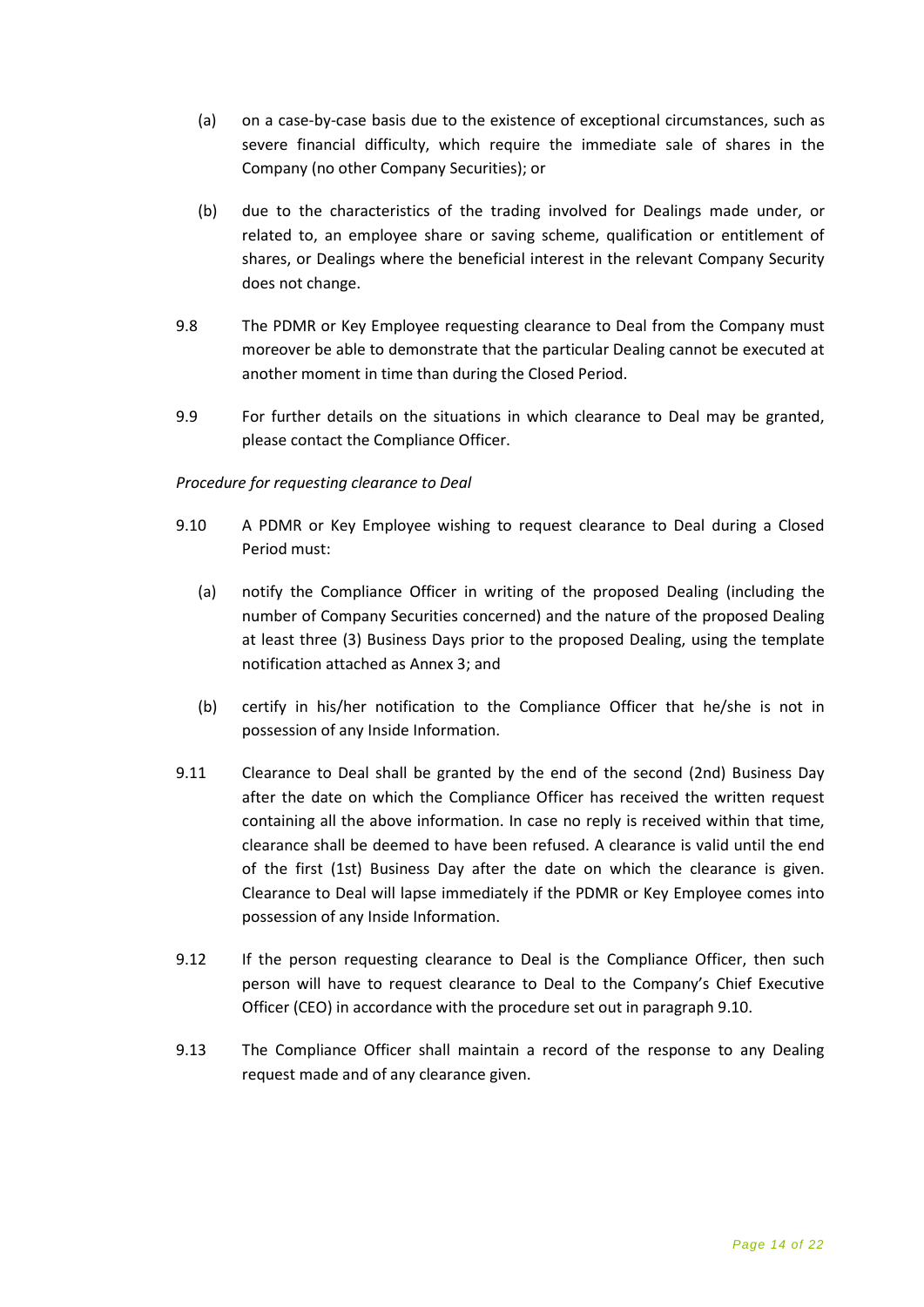# <span id="page-14-0"></span>**10. PDMRs: Short-term Dealing, Short-Selling and trading in options**

*PDMRs may not Deal in Company Securities for speculative purposes, whether by way of short-term Dealing (e.g. buying and selling the same Company Securities within six months), Short-Selling or Dealing in options on Company Securities.* 

- 10.1 On top of the General Prohibitions, PDMRs may not Deal in Company Securities on the basis of (speculative) short-term considerations (e.g. transactions in options having a short term). Any investment with a maturity of less than six months will be considered a Deal on considerations of a short-term nature.
- 10.2 On top of the General Prohibitions, PDMRs may not engage in: (i) Short-Selling of Company Securities; or (ii) Dealing in options on Company Securities.

*Short-Selling* means the sale of Company Securities that the seller does not own at the time of entering into the agreement to sell, including a sale where at the time of entering into the agreement to sell the seller has borrowed or agreed to borrow the Company Securities for delivery at settlement.

# <span id="page-14-1"></span>**PART D. RULES APPLICABLE TO PDMRS AND PCAS**

# <span id="page-14-2"></span>**11. Post-Dealing notification**

*PDMRs and PCAs must notify the Company and the FSMA of all Dealings in Company Securities within one (1) Business Day after the date of the Dealing, using the online notification tool made available on the FSMA website. The scope of Dealings to be notified is very wide and includes buying, selling, borrowing, lending and pledging Company Securities, Dealings conducted by a broker on the basis of a discretionary mandate, et cetera. Specific rules apply for investments in collective investment undertakings.*

- 11.1 Subject to paragraph 11.3 below, PDMRs and PCAs must notify the Company and the FSMA of each Dealing conducted on their own account. Such notifications must be made within one (1) Business Day after the date of the Dealing, so as to allow the Company to comply with its obligation to validate the notification within three (3) Business Days after the date of the Dealing.
- 11.2 Such notification will have to be made through the online notification tool made available by the FSMA on its website (https://portal-fimis.fsma.be/). PDMRs and PCAs will be required to register an account for this purpose, which the Company will validate.
- 11.3 The obligation to notify the Company and the FSMA of conducted Dealings (provided in paragraph 11.1) shall apply to any subsequent Dealing (whatever its size) once a total amount of EUR 5,000.00 has been reached within a calendar year. The threshold of EUR 5,000.00 shall be calculated by adding any Dealings, without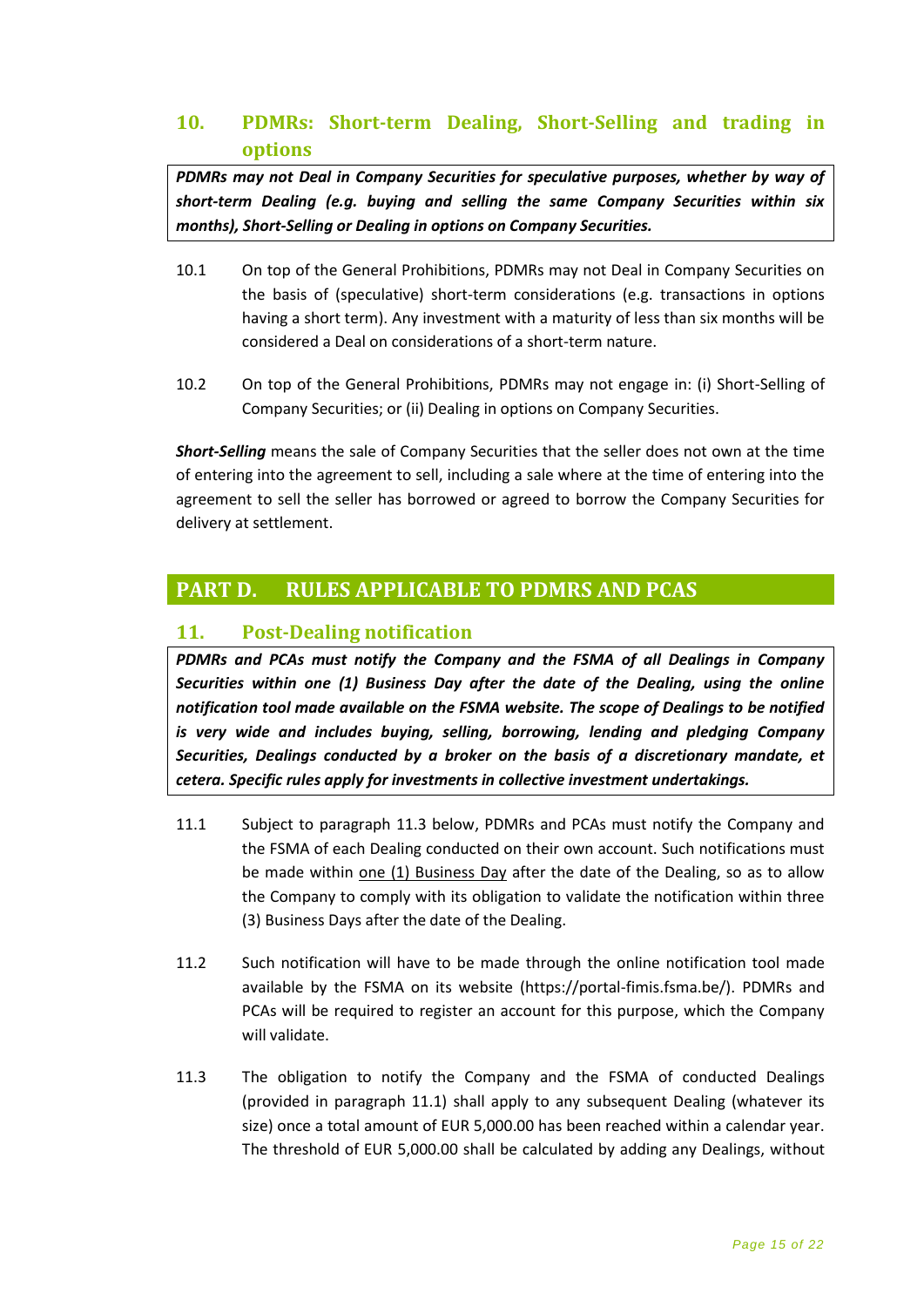netting (i.e. without setting off the value of acquisitions of Company Securities against the value of sales of Company Securities).

# <span id="page-15-0"></span>**12. List of PDMRs and PCAs**

*The Company is required to draw up a list of all PDMRs and their PCAs. PDMRs are obliged to provide certain (personal) information with respect to themselves and their PCAs and to keep such information updated. PDMRs must also obtain their PCAs' acceptance to including such information on this list.* 

- 12.1 The Company is required to draw up a list of all PDMRs and their PCAs (the *PDMR List*). The Compliance Officer shall draw up such list and inform the PDMRs accordingly. For this purpose, the Compliance Officer may require PDMRs to provide the relevant (personal) information (limited to, if a natural person, first name(s), surname(s), birth surname(s) (if different), date of birth, personal full home address and e-mail address or, if a legal entity, corporate name and legal form, registered address, registration number, and the first name(s), surname(s) and e-mail address of its (permanent) representative) with respect to themselves and their PCAs. This information will be included on the PDMR List.
- 12.2 PDMRs shall be obliged to report to the Compliance Officer, without delay, any change in those details with respect to themselves and their PCAs.

# <span id="page-15-1"></span>**PART E. SANCTIONS AND FINAL PROVISIONS**

#### <span id="page-15-2"></span>**13. Sanctions**

*Infringing the rules set out in this Code and the market abuse rules in general may expose you to significant sanctions, such as administrative fines, criminal fines and imprisonment, termination of your employment/service agreement for cause and civil liability. It is therefore of the utmost importance that you fully comply with this Code and applicable market abuse rules at any time.*

- 13.1 Failure to comply with applicable market abuse legislation may lead to administrative and criminal measures and sanctions, as well as civil liability. Moreover, failure to comply with applicable legislation or this Code may lead to internal disciplinary measures.
- 13.2 *Administrative measures and sanctions*. The FSMA may institute administrative proceedings and has wide investigation powers for that purpose. The FSMA may also adopt a wide range of administrative measures, including: (i) issuing cease-anddesist orders; (ii) disgorgement of profits gained (or losses avoided) due to the infringement; and (iii) public warnings indicating the person responsible for the infringement and the nature of the infringement. Separately, the FSMA may also impose administrative fines ranging between (i) EUR 500,000.00 and EUR 5 million for natural persons, and (ii) EUR 1 million and EUR 15 million or 15% of annual consolidated turnover (whichever is higher) in the preceding business year for legal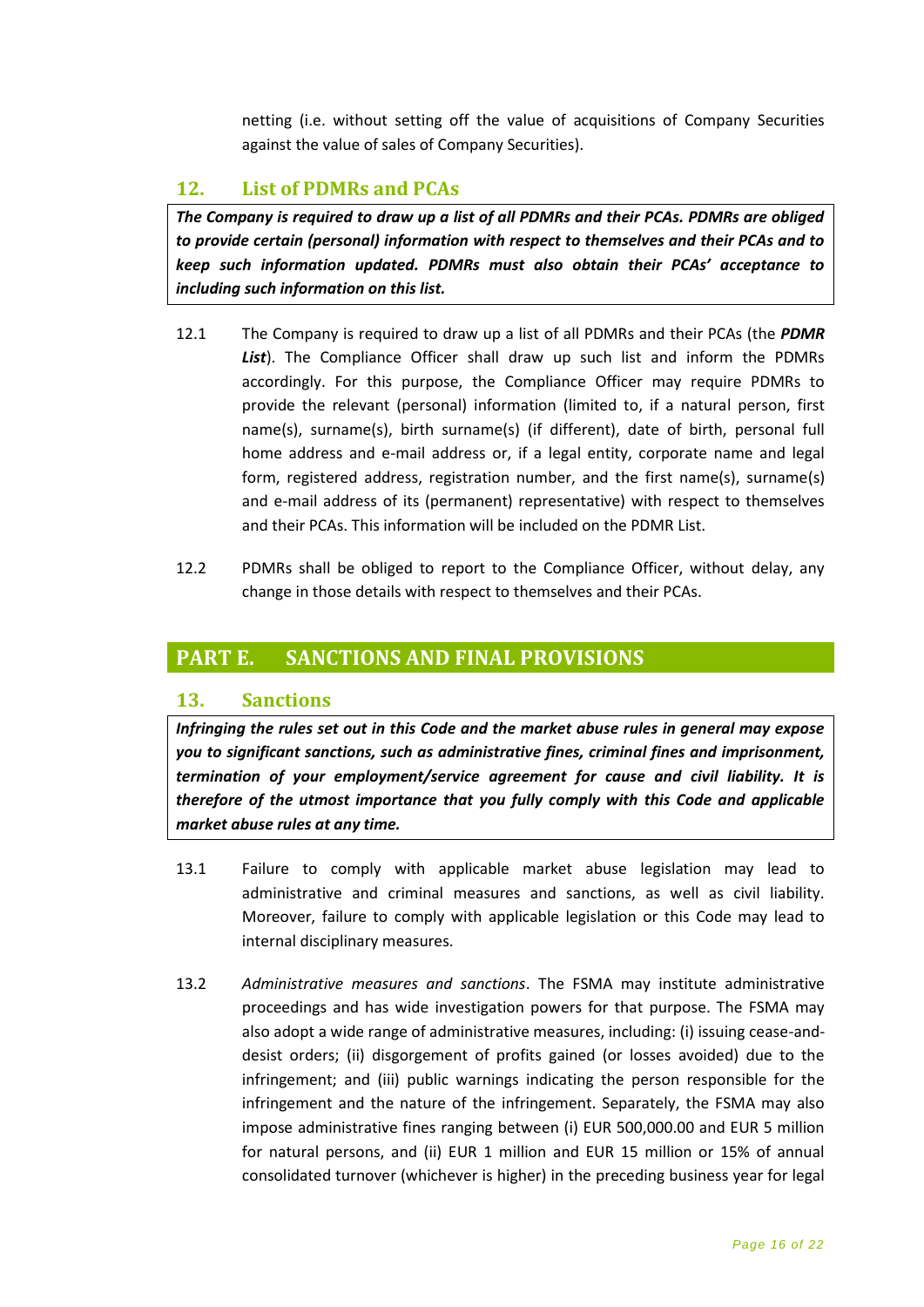persons. If the offence has resulted in a financial gain, then this maximum amount may be increased to three times the amount of such gain.

- 13.3 *Criminal sanctions*. Infringements of the General Prohibitions may also lead to significant criminal sanctions, including imprisonment of up to four years as well as criminal fines (up to EUR 80,000 at the date of this Code). Moreover, criminal fines may be increased to up to three times the amount of the financial gain (directly or indirectly) resulting from the infringement.
- 13.4 *Disciplinary measures*. Disciplinary measures (including, if appropriate, termination for cause of the employment or service contract) may moreover be taken in case of violation of this Code or any applicable legislation. The Company may moreover claim damages from any person that has caused damage to the Company as a result of violating this Code or any applicable legislation.

#### <span id="page-16-0"></span>**14. Final provisions**

- 14.1 This Code shall be communicated to all Addressees and shall be made available on the Company's website. All Addressees acknowledge being aware of the market abuse rules and the sanctions that may apply in case of infringements and all Addressees acknowledge being bound by, and undertake to comply with, the Code. In addition, the Compliance Officer shall obtain a declaration in the form attached as  $Annex 1$  from the persons on the Insider List, confirming that they have read the Code and shall comply with it. PDMRs shall moreover be obliged to ensure compliance with this Code by their PCAs and to inform their PCAs that certain of their personal details will be included on the PDMR List.
- 14.2 Compliance with this Code does not relieve the Addressees from their obligation to comply with applicable legislation in relation to dealing in Company Securities or dealing in securities of other companies. This Code is not intended to be exhaustive or to serve as legal advice to Addressees. In case of questions with respect to the scope or application of the market abuse rules, Addressees should consult their legal advisers or the Compliance Officer.
- 14.3 All information that is communicated to the Company (as data controller) and/or the Compliance Officer in the context of this Code and that constitutes personal data shall be treated in accordance with applicable privacy and data protection legislation. The purpose of the processing of the personal data shall be to enable the Company to comply with its legal obligations under the Market Abuse Regulation and to fulfil its legitimate interest to ensure compliance by the Addressees with the Market Abuse Regulation. The personal data shall, as a rule, be kept for a period of maximum five years as from its processing (through inclusion on the Insider List, PDMR List, List of Key Employees or otherwise), but may be kept for a longer period in exceptional circumstances (e.g., in case of legal claims or enquiries by the competent authorities). The Company may share such personal data with the competent authorities. The persons on the Insider List, PDMR List or List of Key Employees have access to their personal information and have the right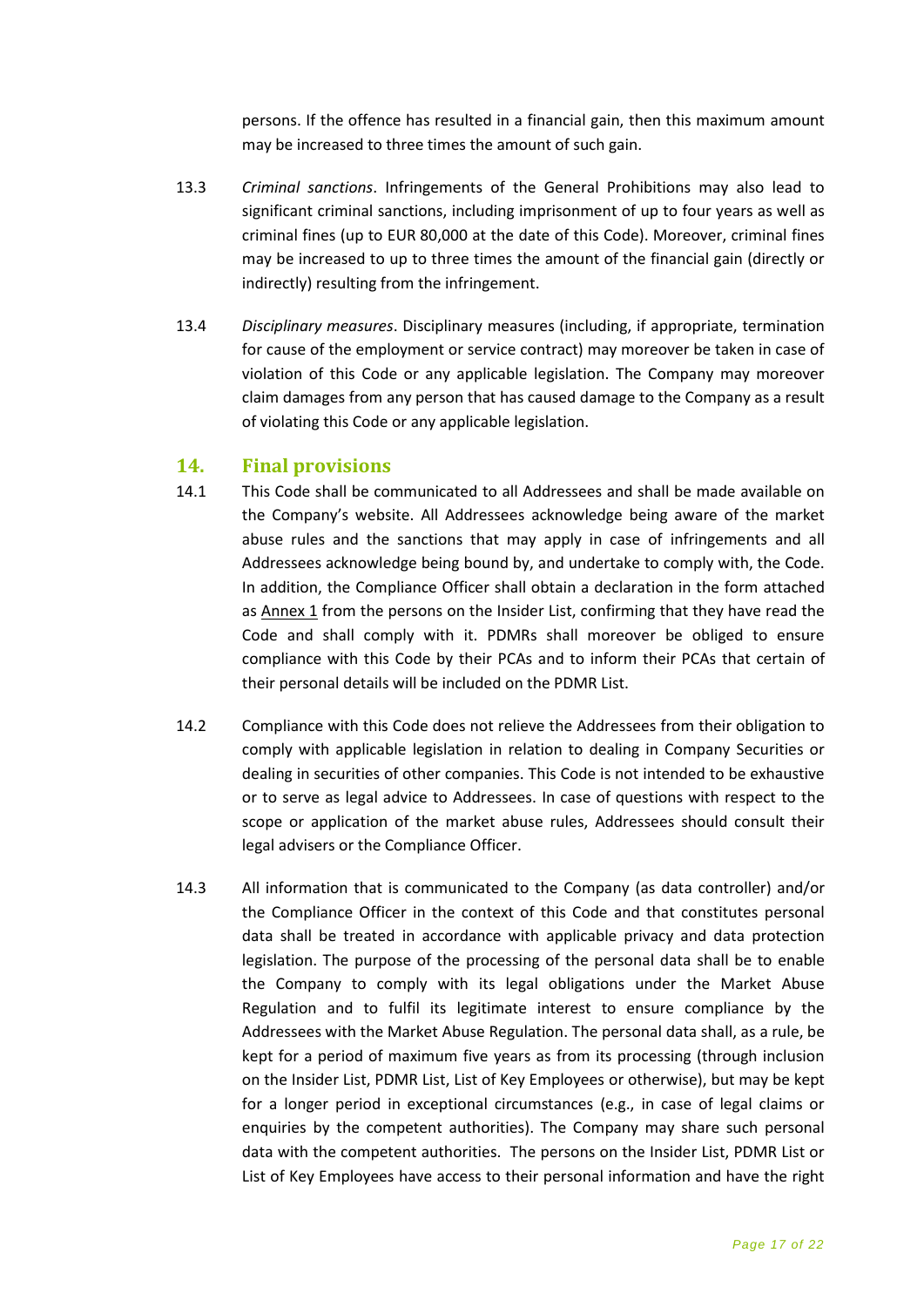(and obligation) to correct errors by contacting the Compliance Officer. Such persons are also entitled to lodge a complaint with the relevant supervisory authority, but are encouraged to contact the Compliance Officer first in case of questions or concerns.

14.4 In case of any contradiction between the Dutch and English version of the Code, the Dutch version will prevail.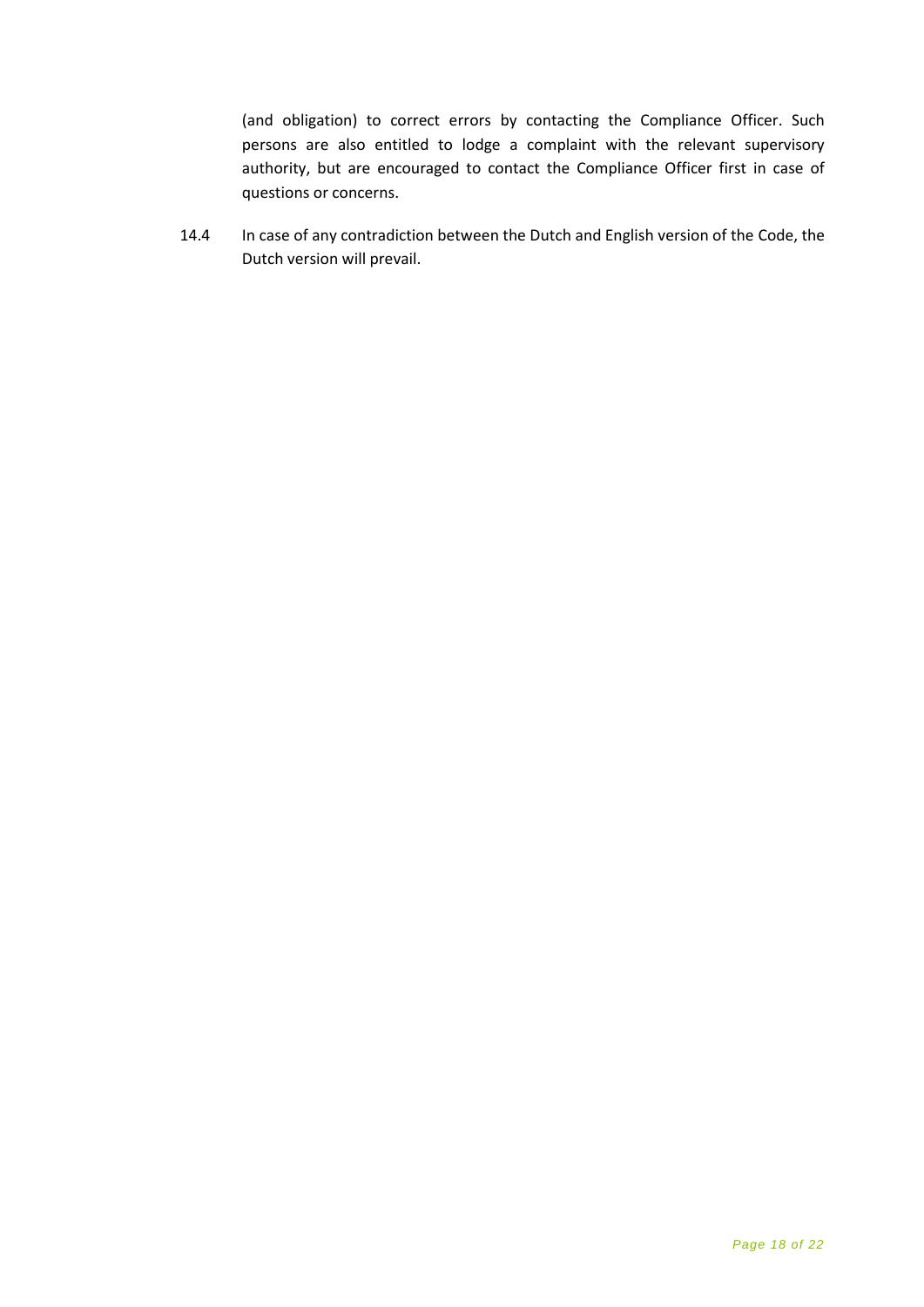# <span id="page-18-0"></span>**ANNEX 1: FORM OF ACKNOWLEDGEMENT**

#### To: **Greenyard NV** (the *Company*)

I hereby acknowledge receipt of the Company's dealing code (the *Code*) provided to me with this acknowledgement and confirm that:

- (a) I have read, understood and agree to comply with the Code, as amended from time to time;
- (b) I am aware of my legal and regulatory duties arising from the access I may have to Inside Information (including dealing restrictions in relation to the Company Securities);
- (c) I am aware of the sanctions attaching to insider dealing, unlawful disclosure of Inside Information and market manipulation; and
- (d) I understand that I will appear on the Insider List maintained by the Company and I consent to the disclosure of the Insider List to the FSMA upon its request.

Capitalised terms not defined in this acknowledgement have the meaning given to such terms in the Code.

**Please complete and return this form to the Compliance Officer by e-mail to compliance.officer@greenyard.group.**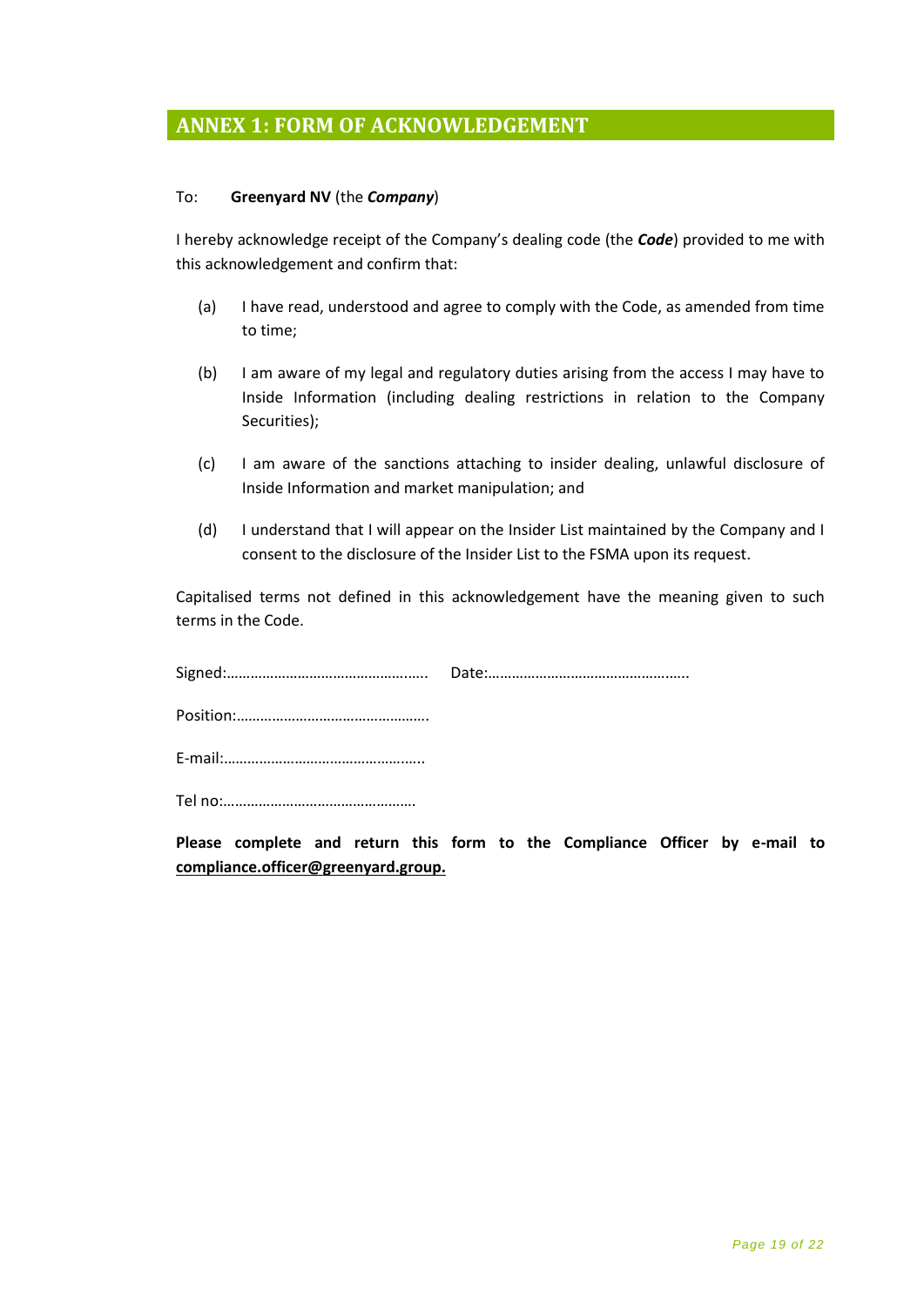# <span id="page-19-0"></span>**ANNEX 2: FORM OF PRIOR NOTIFICATION**

I, ………………………………………………………………………………………………………………… (BLOCK CAPITALS PLEASE)

in accordance with the Dealing Code of **Greenyard NV** (the *Code*), hereby notify the Compliance Officer of the following proposed Dealing:

Type and number of Company Securities (if not known, please provide estimate or "up to" number)

Nature of Deal (e.g. purchase or sale of shares or bonds, exercise of option)

I do not possess any Inside Information relating to the Company or the Company securities. By Dealing, I would not be in breach of the Code or any applicable law or regulation in relation to dealing in publicly traded securities. If this should change at any time before the Dealing, I undertake not to proceed with the Dealing.

**Please complete and return this form to the Compliance Officer by e-mail to compliance.officer@greenyard.group.**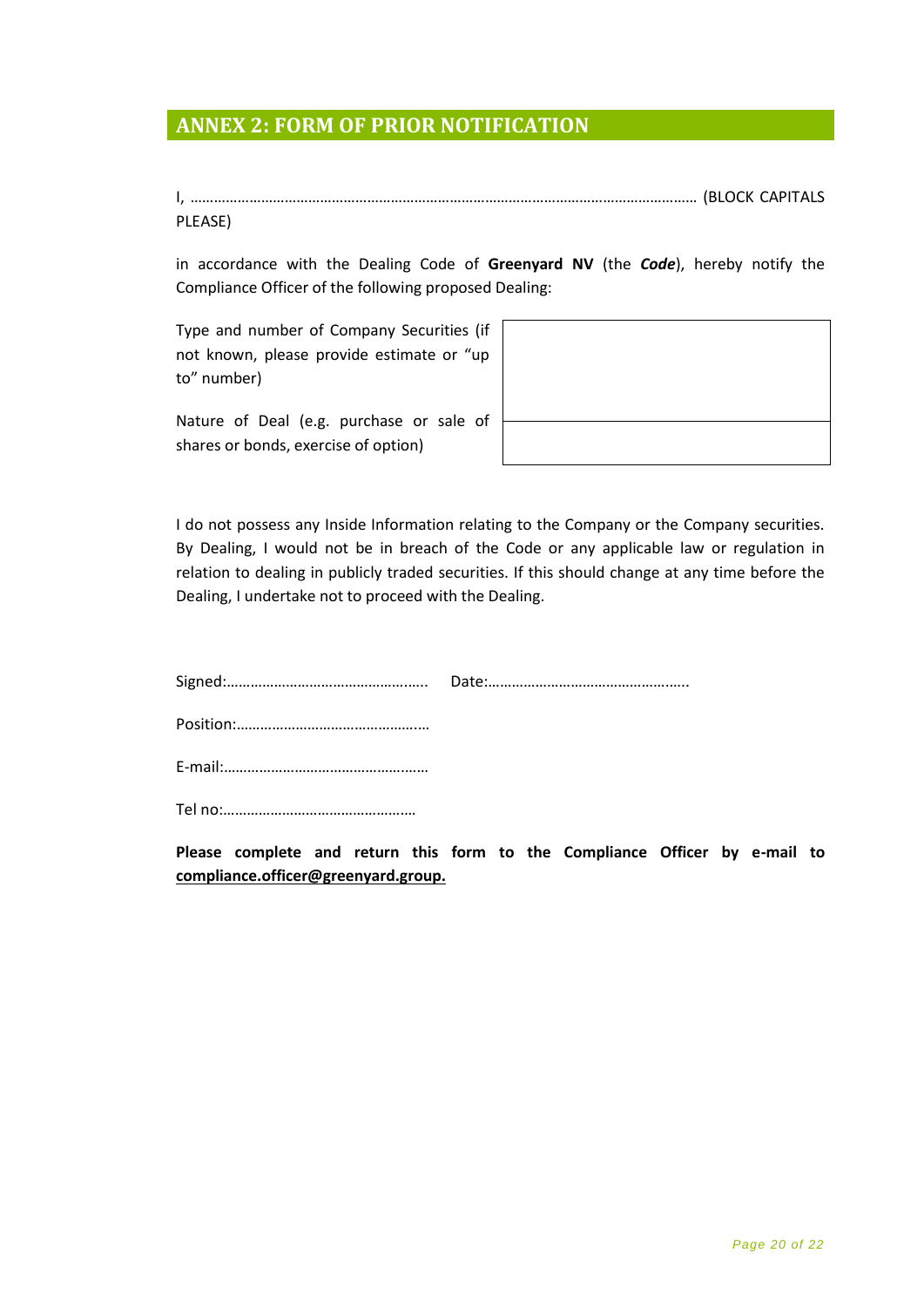# <span id="page-20-0"></span>**ANNEX 3: REQUEST FOR CLEARANCE TO DEAL**

I, ………………………………………………………………………………………………………………… (BLOCK CAPITALS PLEASE)

in accordance with the Dealing Code of Greenyard NV (the *Code*), hereby request clearance to Deal in Company Securities as indicated below:

Type and number of Company Securities (if not known, please provide estimate or "up to" number)

Nature of Deal (e.g. purchase or sale of shares or bonds, exercise of option)

Other information (disclose any additional material facts which may affect the decision as to whether clearance to Deal will be granted, including the information required by the Code)



I do not possess any Inside Information relating to the Company or the Company securities. By Dealing, I would not be in breach of the Code or any applicable law or regulation in relation to dealing in publicly traded securities. If this should change at any time before the Dealing, I undertake not to proceed with the Dealing.

Capitalised terms not defined in this request for clearance to Deal have the meaning given to such terms in the Code.

**Please complete and return this form to the Compliance Officer by e-mail to [compliance.officer@greenyard.group.](mailto:compliance.officer@greenyard.group)**

| PURSUANT TO THE CODE, CLEARANCE TO DEAL IS: |
|---------------------------------------------|
|---------------------------------------------|

GRANTED AND VALID UNTIL AND INCLUDING ………………………….

NOT GRANTED

Signed: ……………………………………. Date: …………………………………